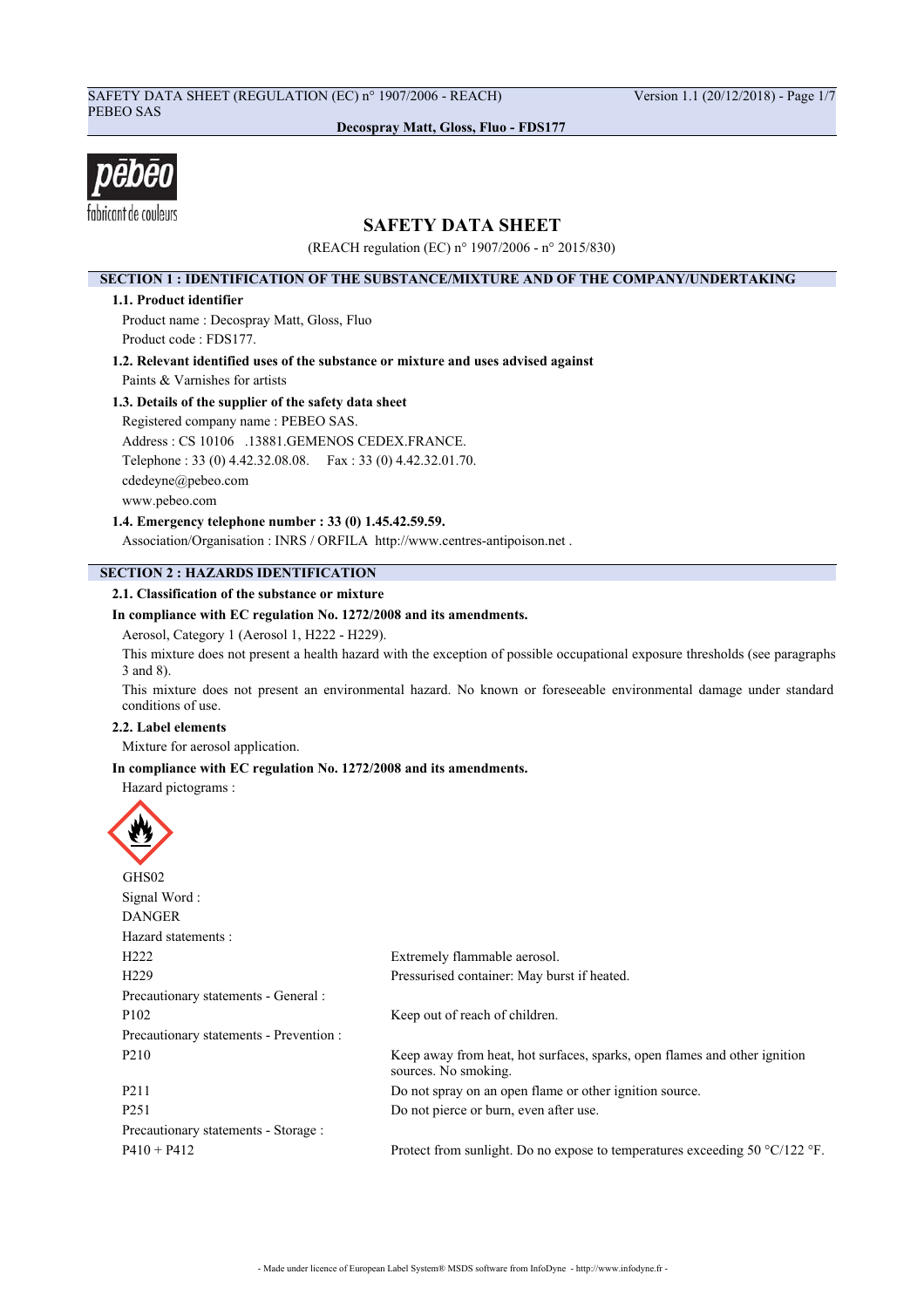#### **2.3. Other hazards**

The mixture does not contain substances classified as 'Substances of Very High Concern' (SVHC)  $\geq 0.1\%$  published by the European CHemicals Agency (ECHA) under article 57 of REACH: http://echa.europa.eu/fr/candidate-list-table The mixture fulfils neither the PBT nor the vPvB criteria for mixtures in accordance with annexe XIII of the REACH regulations EC 1907/2006.

### **SECTION 3 : COMPOSITION/INFORMATION ON INGREDIENTS**

#### **3.2. Mixtures**

No substances fulfil the criteria set forth in annexe II section A of the REACH regulation (EC) n° 1907/2006.

### **SECTION 4 : FIRST AID MEASURES**

As a general rule, in case of doubt or if symptoms persist, always call a doctor.

NEVER induce swallowing by an unconscious person.

#### **4.1. Description of first aid measures**

#### **In the event of splashes or contact with eyes :**

Wash thoroughly with fresh, clean water for 15 minutes holding the eyelids open.

#### **In the event of swallowing :**

In the event of swallowing, if the quantity is small (no more than one mouthful), rinse the mouth with water and consult a doctor.

Keep the person exposed at rest. Do not force vomiting.

Seek medical attention, showing the label.

If swallowed accidentally, call a doctor to ascertain whether observation and hospital care will be necessary. Show the label.

#### **4.2. Most important symptoms and effects, both acute and delayed**

#### No data available.

#### **4.3. Indication of any immediate medical attention and special treatment needed**

No data available.

# **SECTION 5 : FIREFIGHTING MEASURES**

## Flammable.

Chemical powders, carbon dioxide and other extinguishing gas are suitable for small fires.

### **5.1. Extinguishing media**

Keep packages near the fire cool, to prevent pressurised containers from bursting.

## **Suitable methods of extinction**

- In the event of a fire, use :
- sprayed water or water mist
- water with AFFF (Aqueous Film Forming Foam) additive
- halon
- foam
- multipurpose ABC powder
- BC powder
- carbon dioxide (CO2)

Prevent the effluent of fire-fighting measures from entering drains or waterways.

### **Unsuitable methods of extinction**

In the event of a fire, do not use :

- water jet

#### **5.2. Special hazards arising from the substance or mixture**

A fire will often produce a thick black smoke. Exposure to decomposition products may be hazardous to health.

Do not breathe in smoke.

- In the event of a fire, the following may be formed :
- carbon monoxide (CO)
- carbon dioxide (CO2)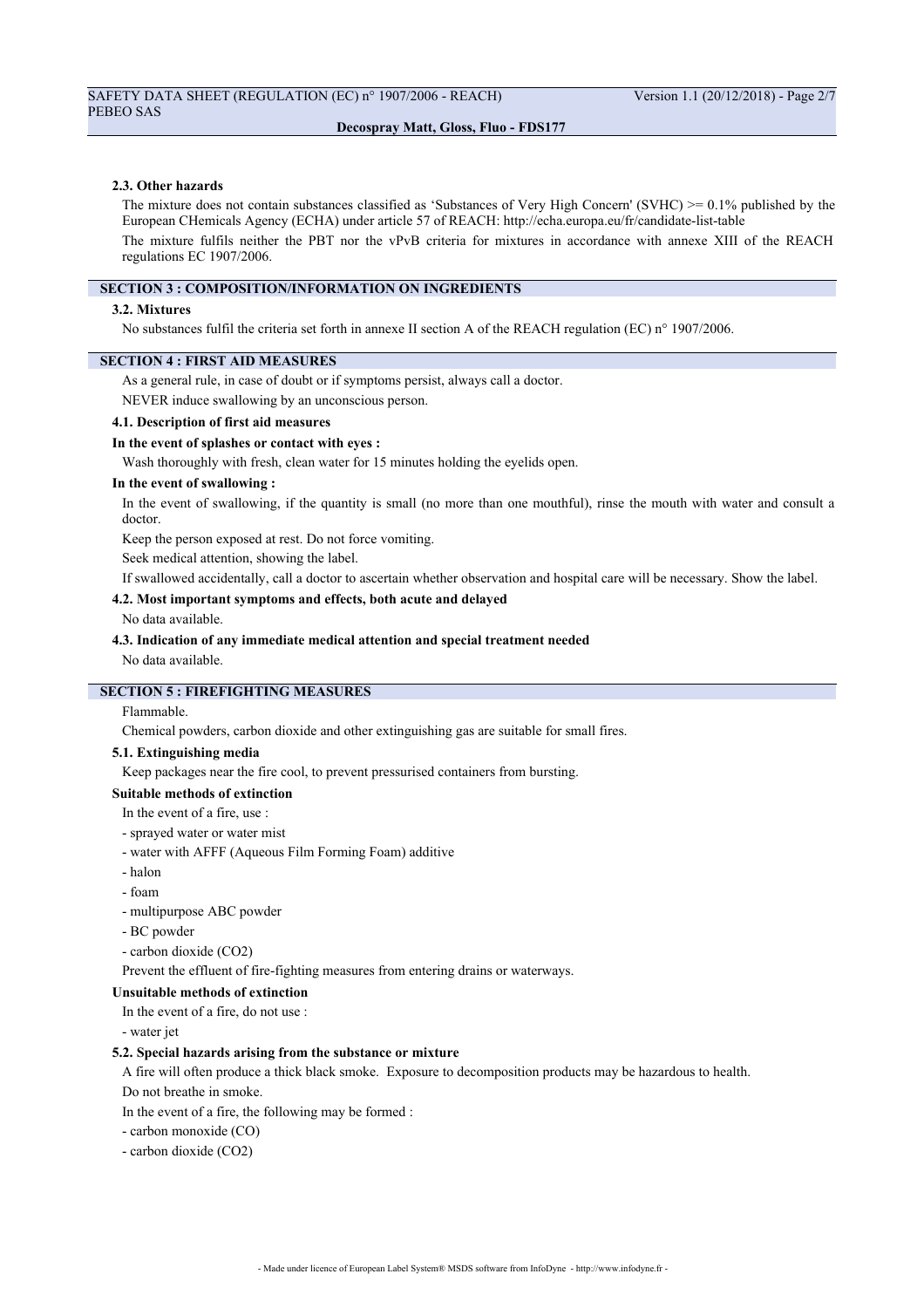#### **5.3. Advice for firefighters**

Fire-fighting personnel are to be equipped with autonomous insulating breathing apparatus.

# **SECTION 6 : ACCIDENTAL RELEASE MEASURES**

# **6.1. Personal precautions, protective equipment and emergency procedures**

Consult the safety measures listed under headings 7 and 8.

### **For non first aid worker**

Because of the organic solvents contained in the mixture, eliminate sources of ignition and ventilate the area.

#### **For first aid worker**

First aid workers will be equipped with suitable personal protective equipment (See section 8).

#### **6.2. Environmental precautions**

Contain and control the leaks or spills with non-combustible absorbent materials such as sand, earth, vermiculite, diatomaceous earth in drums for waste disposal.

Prevent any material from entering drains or waterways.

## **6.3. Methods and material for containment and cleaning up**

Clean preferably with a detergent, do not use solvents.

## **6.4. Reference to other sections**

No data available.

## **SECTION 7 : HANDLING AND STORAGE**

Requirements relating to storage premises apply to all facilities where the mixture is handled.

## **7.1. Precautions for safe handling**

Always wash hands after handling.

Ensure that there is adequate ventilation, especially in confined areas.

#### **Fire prevention :**

Handle in well-ventilated areas.

Vapours are heavier than air. They can spread along the ground and form mixtures that are explosive with air.

Prevent the formation of flammable or explosive concentrations in air and avoid vapor concentrations higher than the occupational exposure limits.

Do not spray on a naked flame or any incandescent material.

Do not pierce or burn, even after use.

Use the mixture in premises free of naked flames or other sources of ignition and ensure that electrical equipment is suitably protected.

Keep packages tightly closed and away from sources of heat, sparks and naked flames.

Do not use tools which may produce sparks. Do not smoke.

Prevent access by unauthorised personnel.

### **Recommended equipment and procedures :**

For personal protection, see section 8.

Observe precautions stated on label and also industrial safety regulations.

Do not breathe in aerosols.

Packages which have been opened must be reclosed carefully and stored in an upright position.

## **Prohibited equipment and procedures :**

No smoking, eating or drinking in areas where the mixture is used.

#### **7.2. Conditions for safe storage, including any incompatibilities**

No data available.

#### **Storage**

Keep out of reach of children.

Keep the container tightly closed in a dry, well-ventilated place.

Keep away from all sources of ignition - do not smoke.

Keep well away from all sources of ignition, heat and direct sunlight.

The floor must be impermeable and form a collecting basin so that, in the event of an accidental spillage, the liquid cannot spread beyond this area.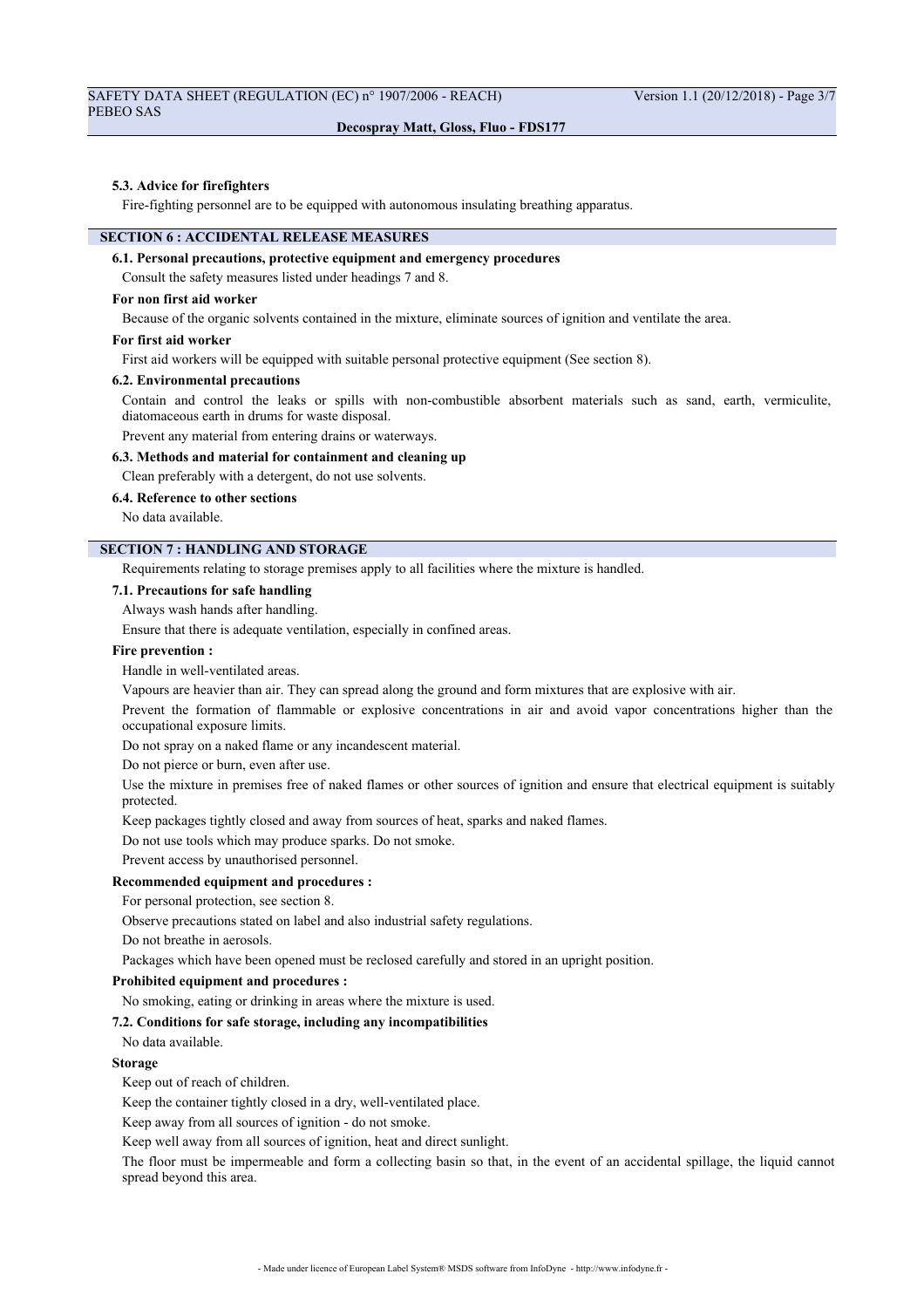Pressurised container: protect from sunlight and do not expose to temperatures exceeding 50°C.

#### **Packaging**

Always keep in packaging made of an identical material to the original.

**7.3. Specific end use(s)**

No data available.

# **SECTION 8 : EXPOSURE CONTROLS/PERSONAL PROTECTION**

**8.1. Control parameters**

No data available.

**8.2. Exposure controls**

# **Personal protection measures, such as personal protective equipment**

Pictogram(s) indicating the obligation of wearing personal protective equipment (PPE) :



Use personal protective equipment that is clean and has been properly maintained. Store personal protective equipment in a clean place, away from the work area.

Never eat, drink or smoke during use. Remove and wash contaminated clothing before re-using. Ensure that there is adequate ventilation, especially in confined areas.

## **- Eye / face protection**

Avoid contact with eyes.

Use eye protectors designed to protect against liquid splashes

Before handling, wear safety goggles in accordance with standard EN166.

**- Hand protection**

Wear suitable protective gloves in the event of prolonged or repeated skin contact.

Type of gloves recommended :

- Nitrile rubber (butadiene-acrylonitrile copolymer rubber (NBR))

**- Body protection**

Work clothing worn by personnel shall be laundered regularly.

After contact with the product, all parts of the body that have been soiled must be washed.

# **SECTION 9 : PHYSICAL AND CHEMICAL PROPERTIES**

# **9.1. Information on basic physical and chemical properties**

| <b>General information:</b>                                   |                           |
|---------------------------------------------------------------|---------------------------|
| Physical state:                                               | Fluid liquid.             |
|                                                               | Spray.                    |
| <b>Important health, safety and environmental information</b> |                           |
| pH:                                                           | Not relevant.             |
| Boiling point/boiling range :                                 | Not specified.            |
| Explosive properties, lower explosivity limit (%) :           | 3.3                       |
| Explosive properties, upper explosivity limit $(\%)$ :        | 23.5                      |
| Vapour pressure $(50^{\circ}$ C) :                            | Below 110 kPa (1.10 bar). |
| Density:                                                      | 0.85                      |
| Water solubility:                                             | Insoluble.                |
| Melting point/melting range :                                 | Not relevant.             |
| Self-ignition temperature :                                   | $288 °C$ .                |
| Decomposition point/decomposition range :                     | Not relevant.             |
| Chemical combustion heat :                                    | Not specified.            |
| Inflammation time:                                            | Not specified.            |
| Deflagration density:                                         | Not specified.            |
| Inflammation distance:                                        | Not specified.            |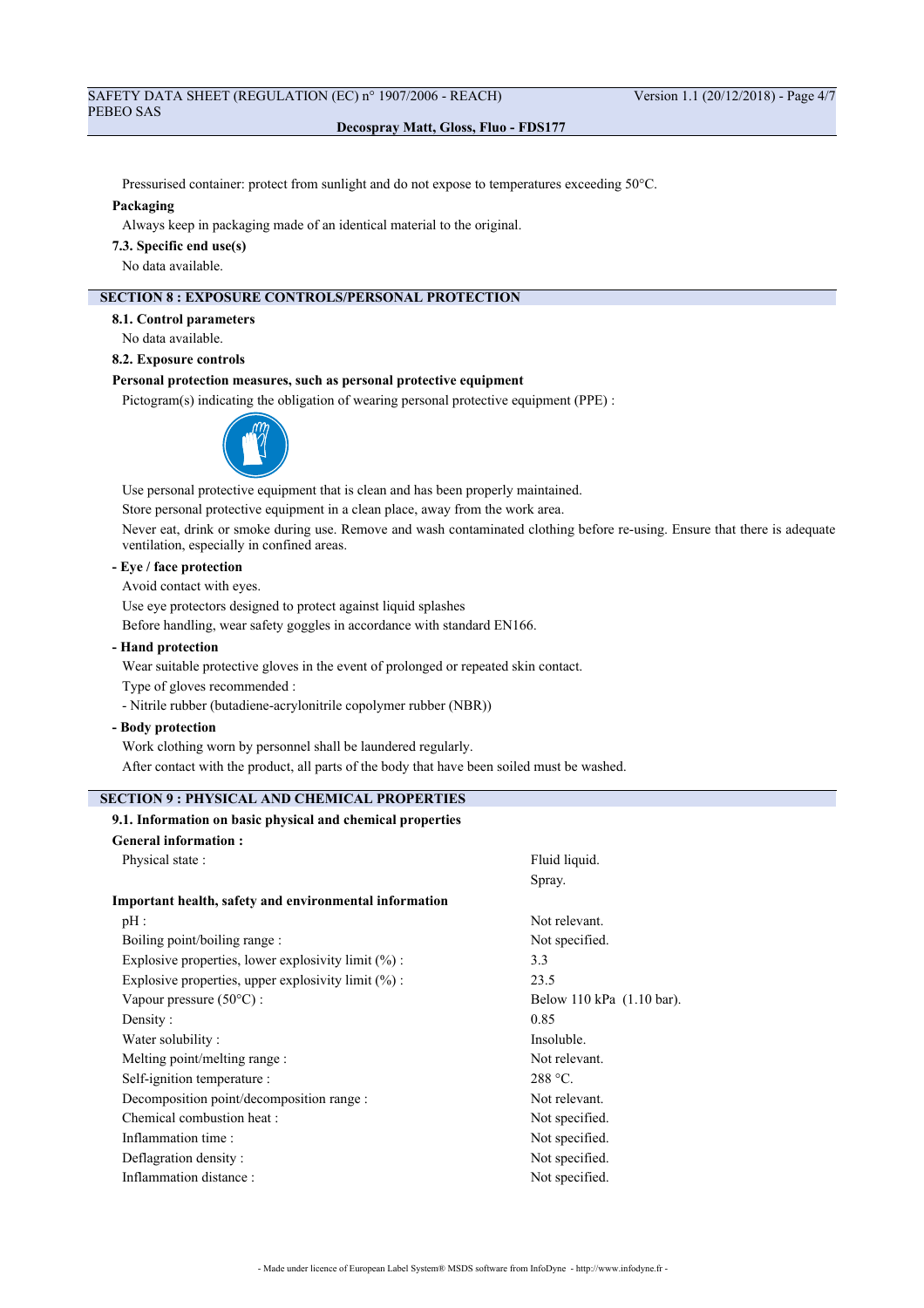# SAFETY DATA SHEET (REGULATION (EC) n° 1907/2006 - REACH) Version 1.1 (20/12/2018) - Page 5/7 PEBEO SAS

## **Decospray Matt, Gloss, Fluo - FDS177**

| Flame height :         | Not specified. |
|------------------------|----------------|
| Flame duration :       | Not specified. |
| 9.2. Other information |                |
| VOC(g/l):              | 481.2          |

## **SECTION 10 : STABILITY AND REACTIVITY**

## **10.1. Reactivity**

No data available.

#### **10.2. Chemical stability**

This mixture is stable under the recommended handling and storage conditions in section 7.

#### **10.3. Possibility of hazardous reactions**

When exposed to high temperatures, the mixture can release hazardous decomposition products, such as carbon monoxide and dioxide, fumes and nitrogen oxide.

#### **10.4. Conditions to avoid**

Any apparatus likely to produce a flame or to have a metallic surface at high temperature (burners, electric arcs, furnaces etc.) must not be allowed on the premises.

Avoid :

- heating

- heat

#### **10.5. Incompatible materials**

No data available.

## **10.6. Hazardous decomposition products**

The thermal decomposition may release/form :

- carbon monoxide (CO)
- carbon dioxide (CO2)

## **SECTION 11 : TOXICOLOGICAL INFORMATION**

# **11.1. Information on toxicological effects**

Splashes in the eyes may cause irritation and reversible damage

## **11.1.1. Substances**

No toxicological data available for the substances.

#### **11.1.2. Mixture**

No toxicological data available for the mixture.

#### **Monograph(s) from the IARC (International Agency for Research on Cancer) :**

CAS 64-17-5 : IARC Group 1 : The agent is carcinogenic to humans.

# **SECTION 12 : ECOLOGICAL INFORMATION**

## **12.1. Toxicity**

### **12.1.2. Mixtures**

No aquatic toxicity data available for the mixture.

#### **12.2. Persistence and degradability**

No data available.

#### **12.3. Bioaccumulative potential**

No data available.

## **12.4. Mobility in soil**

No data available.

## **12.5. Results of PBT and vPvB assessment**

No data available.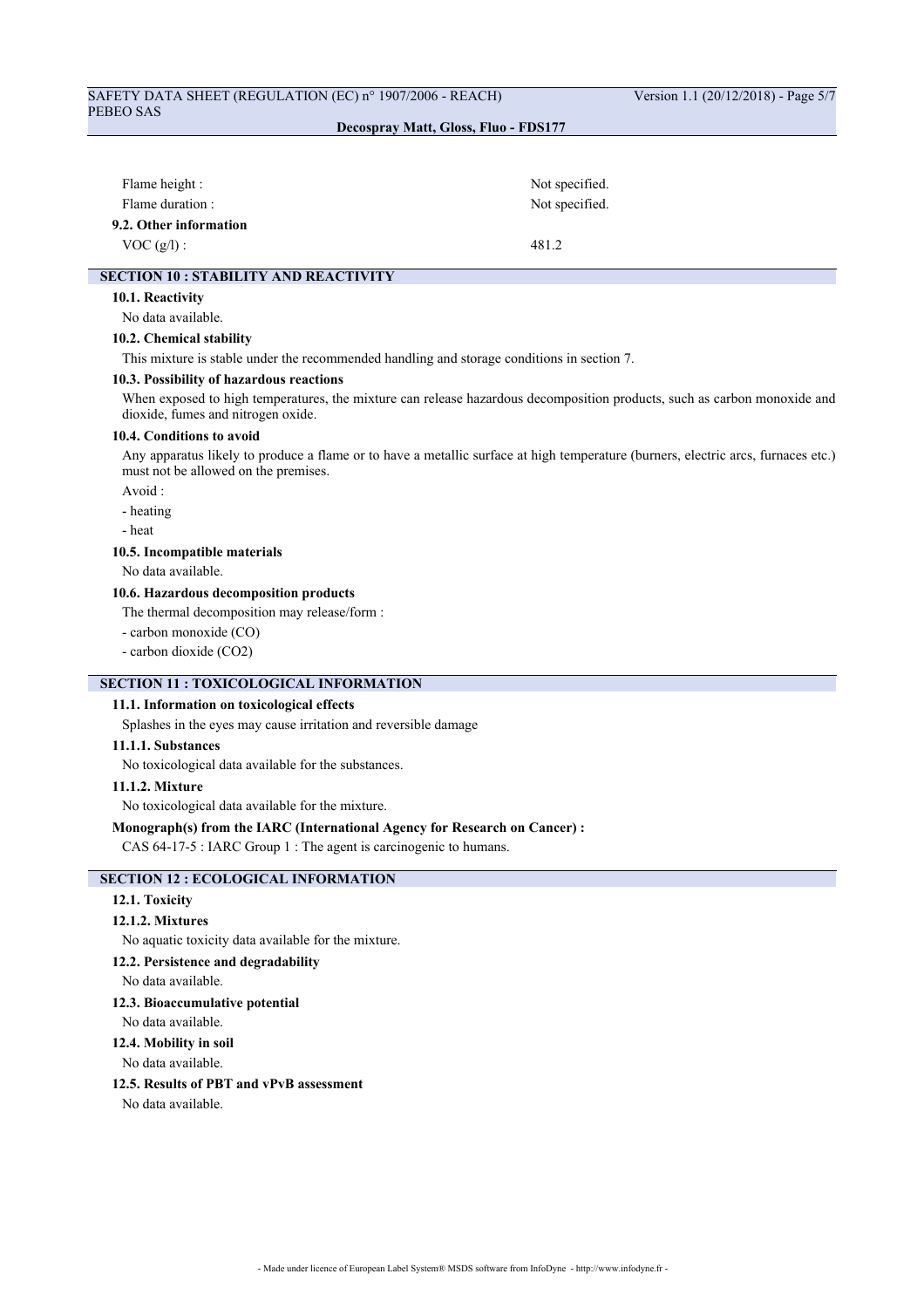## **12.6. Other adverse effects**

No data available.

# **SECTION 13 : DISPOSAL CONSIDERATIONS**

Proper waste management of the mixture and/or its container must be determined in accordance with Directive 2008/98/EC.

#### **13.1. Waste treatment methods**

Do not pour into drains or waterways.

#### **Waste :**

Waste management is carried out without endangering human health, without harming the environment and, in particular without risk to water, air, soil, plants or animals.

Recycle or dispose of waste in compliance with current legislation, preferably via a certified collector or company.

Do not contaminate the ground or water with waste, do not dispose of waste into the environment.

## **Soiled packaging :**

Empty container completely. Keep label(s) on container.

Give to a certified disposal contractor.

## **Codes of wastes (Decision 2014/955/EC, Directive 2008/98/EEC on hazardous waste) :**

20 01 27 \* paint, inks, adhesives and resins containing dangerous substances

15 01 04 metallic packaging

# **SECTION 14 : TRANSPORT INFORMATION**

Transport product in compliance with provisions of the ADR for road, RID for rail, IMDG for sea and ICAO/IATA for air transport (ADR 2017 - IMDG 2016 - ICAO/IATA 2017).

# **14.1. UN number**

1950

#### **14.2. UN proper shipping name**

UN1950=AEROSOLS, flammable

#### **14.3. Transport hazard class(es)**

- Classification :



## **14.4. Packing group**

-

# **14.5. Environmental hazards**

-

## **14.6. Special precautions for user**

| <b>ADR/RID</b> | <sup>1</sup> Class | Code                                     | Pack gr. | Label     | Ident.    | lгo            | Provis.         |     | 'Cat. | Tunnel |
|----------------|--------------------|------------------------------------------|----------|-----------|-----------|----------------|-----------------|-----|-------|--------|
|                |                    | ∣5F                                      |          | ا د ک     |           |                | 190 327 344 625 | lE0 |       |        |
|                |                    |                                          |          |           |           |                |                 |     |       |        |
| <b>IMDG</b>    | Class              | 2°Label                                  | Pack gr. | lГO       | EMS       | Provis.        | EQ              |     |       |        |
|                |                    | $\left  \text{See } \text{SP63} \right $ |          | See SP277 | $F-D.S-U$ | 63 190 277 327 | lE0             |     |       |        |
|                |                    |                                          |          |           |           | 344 381 959    |                 |     |       |        |

| <b>IATA</b> | Class      | 12°Label | Pack gr. | Passager  | Passager  | Cargo | Cargo  | Inote | EC             |
|-------------|------------|----------|----------|-----------|-----------|-------|--------|-------|----------------|
|             | $\sim$ . 1 | --       |          | Forbidden | Forbidden | 203   | 150 kg | A l   | E <sub>0</sub> |
|             |            |          |          |           |           |       |        | A145  |                |
|             |            |          |          |           |           |       |        | A167  |                |
|             |            |          |          |           |           |       |        | A802  |                |